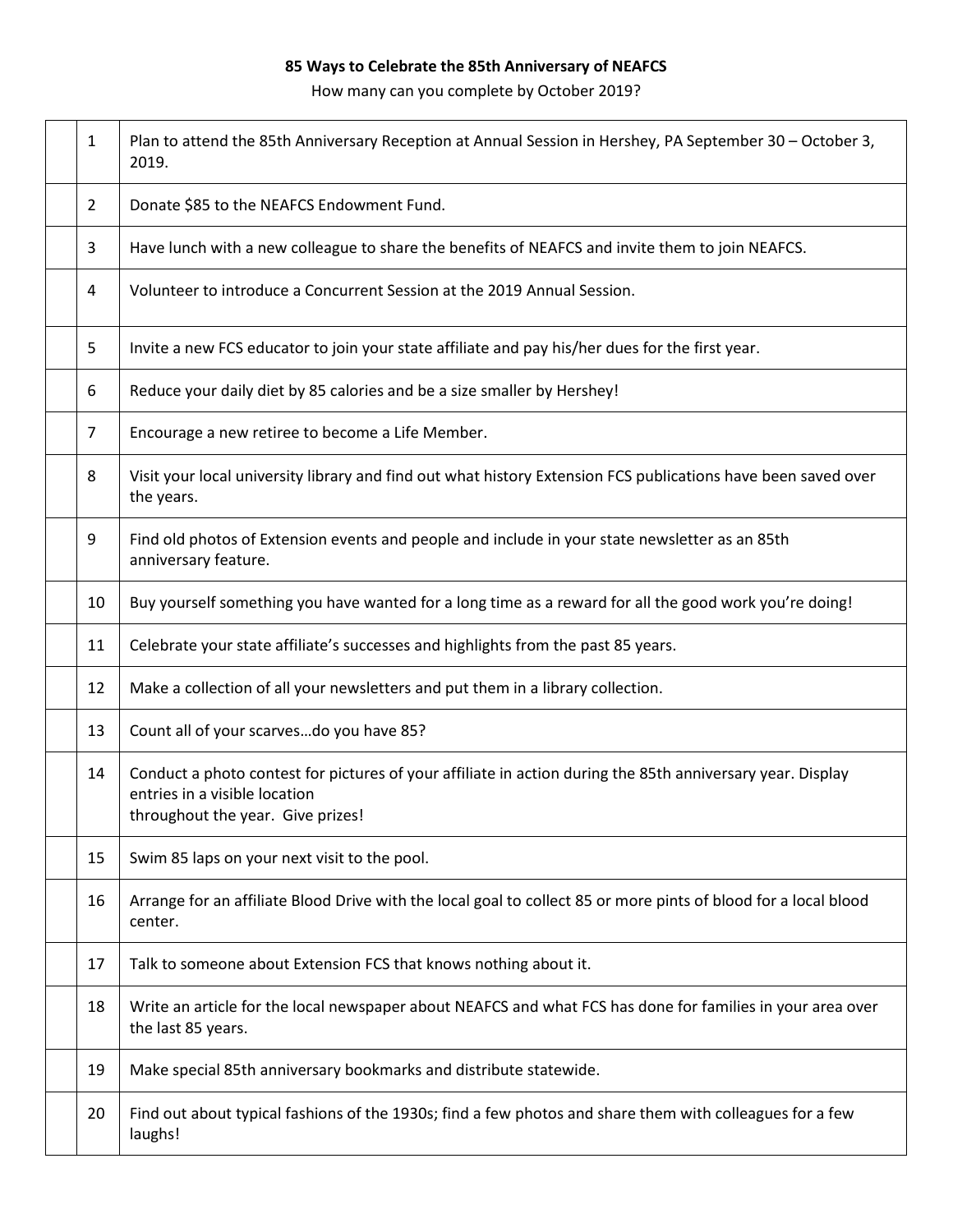| 21 | Walk 28.34 minutes three times a week.                                                                                                                                    |
|----|---------------------------------------------------------------------------------------------------------------------------------------------------------------------------|
| 22 | Invite FCS retirees to a state meeting to talk about early experiences in extension - i.e. hats, white gloves, etc.                                                       |
| 23 | Look in your files for old copies of the Reporter and/or other Extension/4-H journals and send them to the<br>National Office to<br>put them in a library collection.     |
| 24 | Put together a collection of other publications you have written and make sure they are put into a library<br>collection.                                                 |
| 25 | Take 85 minutes to get a Swedish massage.                                                                                                                                 |
| 26 | Save 85 cents a day and contribute \$310.25.                                                                                                                              |
| 27 | Have a relaxing lunch with some FCS colleagues you haven't seen in a while.                                                                                               |
| 28 | Apply for an award and encourage others to apply also.                                                                                                                    |
| 29 | Visit a lapsed member and invite them to rejoin NEAFCS.                                                                                                                   |
| 30 | Spend 85 minutes cleaning up your office.                                                                                                                                 |
| 31 | Take a photo of each affiliate member. Make a collage with the photos and post on your webpage.                                                                           |
| 32 | Write an article about the 85th anniversary.                                                                                                                              |
| 33 | Plant a tree to commemorate the 85th anniversary.                                                                                                                         |
| 34 | Have your affiliate historian start or update your "history".                                                                                                             |
| 35 | Plan a membership event using the 85th anniversary as your theme.                                                                                                         |
| 36 | Exercise at least 28.34 minutes three times a week.                                                                                                                       |
| 37 | Invite anyone who had/has a relative who was a NEAFCS member to a meeting to share thoughts.                                                                              |
| 38 | Start a collection. Keep adding to your collection until you have 85 items.                                                                                               |
| 39 | Prepare a photo display that highlights activities of your affiliate today and in years past for use at in-<br>service opportunities<br>and association sponsored events. |
| 40 | Present a "longevity award" to a member with the longest membership in NEAFCS.                                                                                            |
| 41 | Take an 85 minute bike ride.                                                                                                                                              |
| 42 | Make an 85th anniversary banner and hang it outside your office or an overpass in town.                                                                                   |
| 43 | Include the LivingWell campaign in 85 classes or articles.                                                                                                                |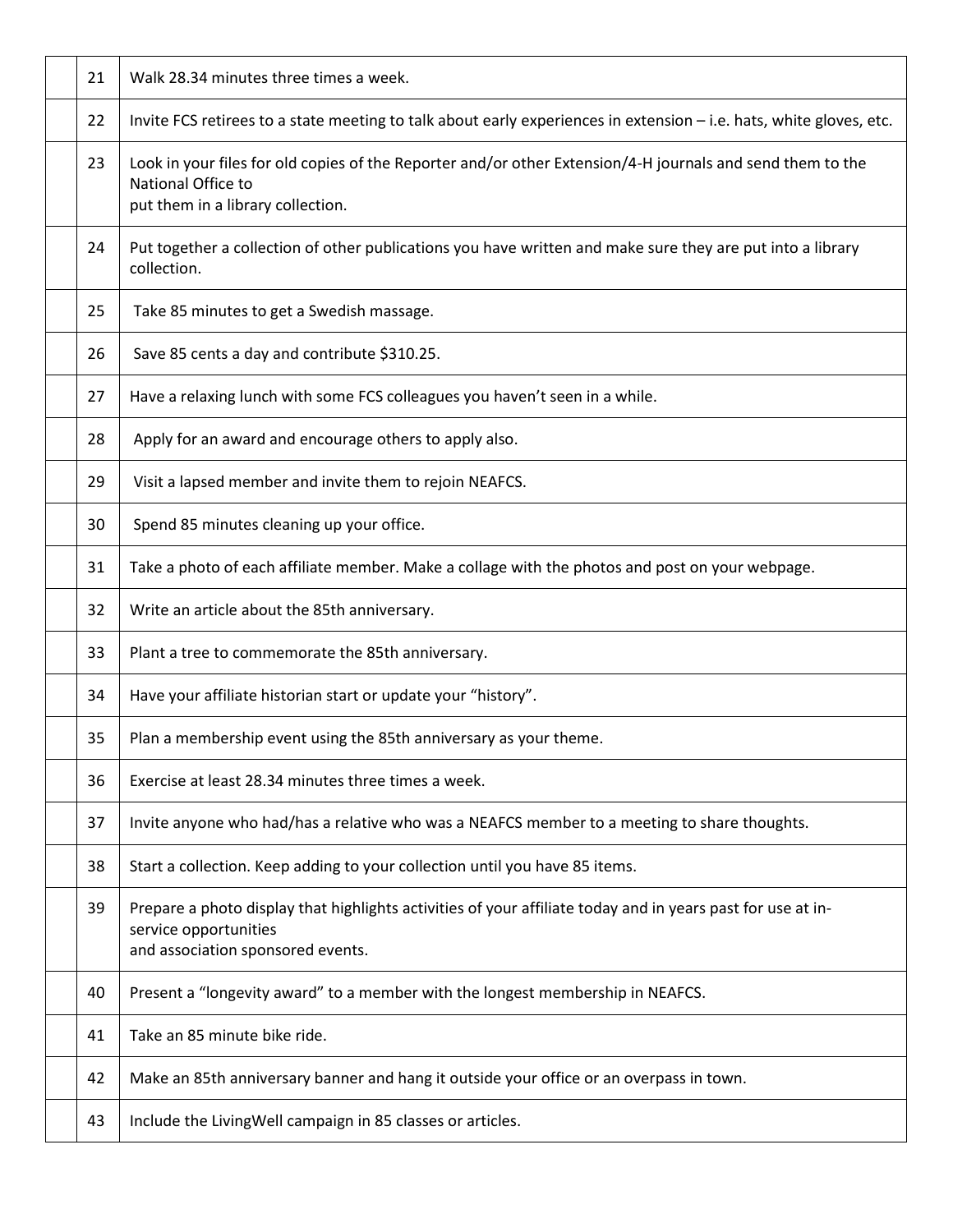| 44 | Volunteer 85 hours of your time this year doing something you've never done before!                                                                                             |
|----|---------------------------------------------------------------------------------------------------------------------------------------------------------------------------------|
| 45 | Learn about the first FCS or Home Economics educator in your county.                                                                                                            |
| 46 | Hold an affiliate overnighter just for the fun. How did the women do it in 1934?                                                                                                |
| 47 | Place luminaries to light the path to any or all of your affiliate's events. Place the name of a retired member<br>on each bag<br>to celebrate their contributions.             |
| 48 | Take a .85 mile walk through a local park or other area to exercise your body, mind, and soul.                                                                                  |
| 49 | Encourage members to research the Internet, Universities or Museums to find out about the history of<br>Home Demonstration,<br>Home Economics and Family and Consumer Sciences. |
| 50 | Call retirees and ask them for their favorite story about Extension.                                                                                                            |
| 51 | Save \$8.50 a month and contribute \$102 to the NEAFCS Endowment Fund.                                                                                                          |
| 52 | Take a Life Member to lunch.                                                                                                                                                    |
| 53 | Plan a celebration commemorating the 85th Anniversary of NEAFCS by making the anniversary the theme of<br>your<br>awards banquet.                                               |
|    |                                                                                                                                                                                 |
| 54 | Take a ride in a 1933 automobile just for fun.                                                                                                                                  |
| 55 | If your affiliate publishes a newsletter, have special articles about the history of your affiliate.                                                                            |
| 56 | Interview and publish oral histories of NEAFCS pioneers.                                                                                                                        |
| 57 | Take part in a community or university event through which your affiliate can promote the 85th anniversary<br>of NEAFCS.                                                        |
| 58 | Organize a community service project to commemorate 85 years of service. Enlist companies and<br>organizations in the<br>community to participate. Be creative!                 |
| 59 | Collect 85 nonperishable food items for a local food pantry.                                                                                                                    |
| 60 | Release 85 balloons to commemorate the 85th anniversary.                                                                                                                        |
| 61 | Conduct a Member of the Month/Quarter/Year challenge.                                                                                                                           |
| 62 | Spend 85 minutes at a museum or cultural center you've never visited before.                                                                                                    |
| 63 | Apply to be on a national committee.                                                                                                                                            |